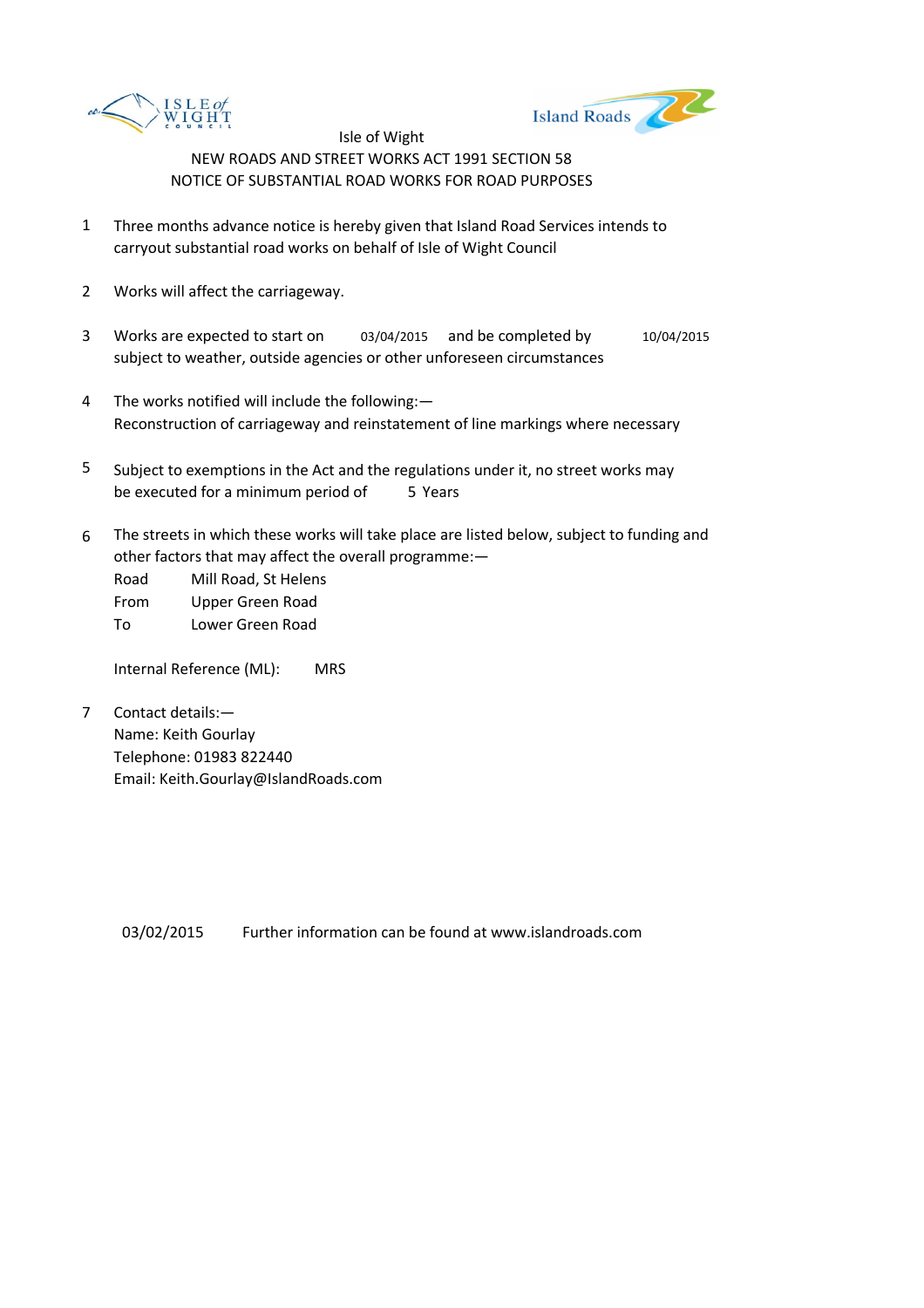



- 1 Three months advance notice is hereby given that Island Road Services intends to carryout substantial road works on behalf of Isle of Wight Council
- 2 Works will affect the carriageway.
- 3 Works are expected to start on 03/04/2015 and be completed by 10/04/2015 subject to weather, outside agencies or other unforeseen circumstances
- 4 The works notified will include the following:— Reconstruction of carriageway and reinstatement of line markings where necessary
- 5 be executed for a minimum period of 5 Years Subject to exemptions in the Act and the regulations under it, no street works may
- 6 The streets in which these works will take place are listed below, subject to funding and other factors that may affect the overall programme:—

Road Main Road, Shalfleet From Station Road To 310 metres east thereof

Internal Reference (ML): 610033

7 Contact details:— Name: Keith Gourlay Telephone: 01983 822440 Email: Keith.Gourlay@IslandRoads.com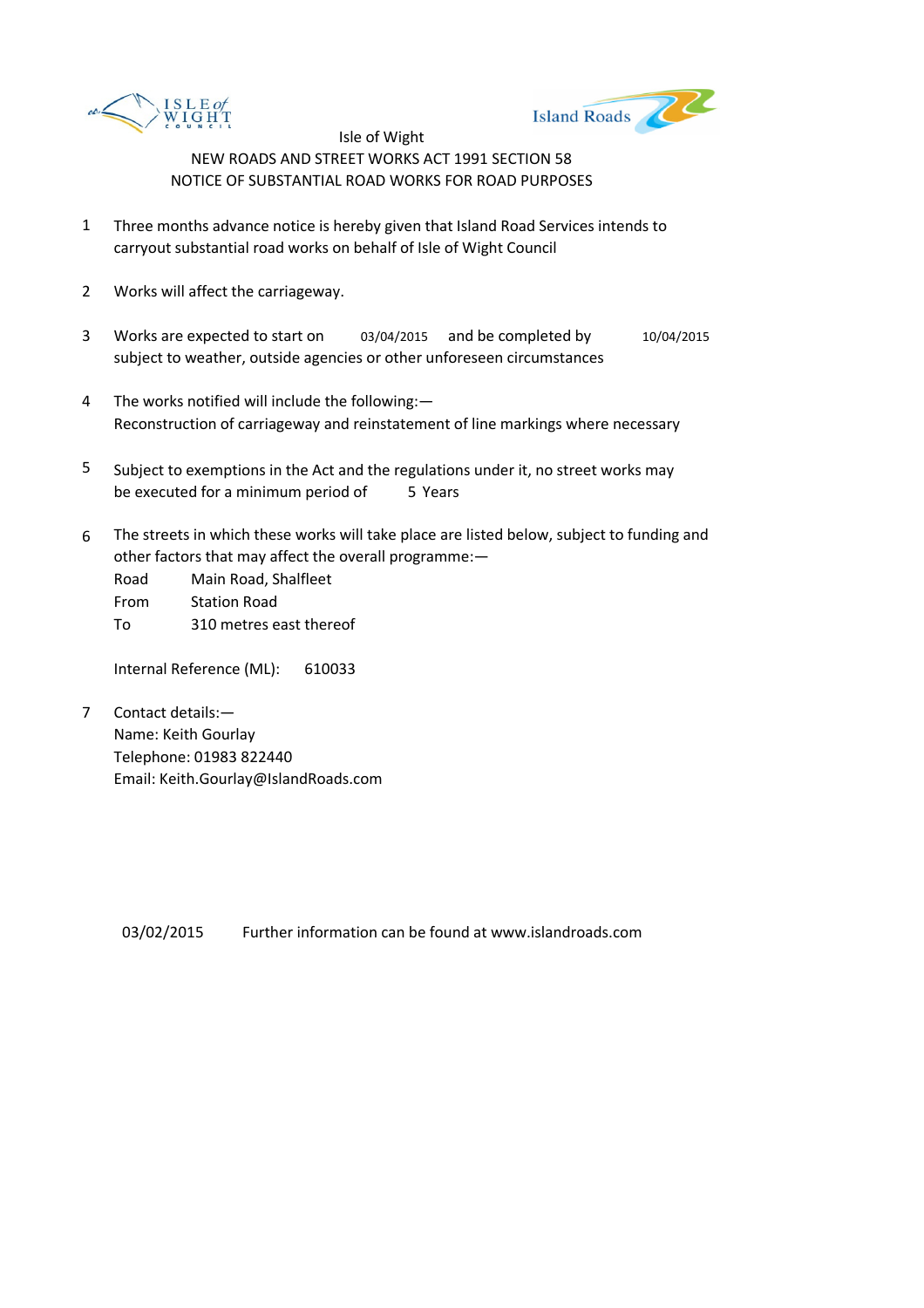



- 1 Three months advance notice is hereby given that Island Road Services intends to carryout substantial road works on behalf of Isle of Wight Council
- 2 Works will affect the carriageway.
- 3 Works are expected to start on 03/04/2015 and be completed by 10/04/2015 subject to weather, outside agencies or other unforeseen circumstances
- 4 The works notified will include the following:— Reconstruction of carriageway and reinstatement of line markings where necessary
- 5 be executed for a minimum period of 5 Years Subject to exemptions in the Act and the regulations under it, no street works may
- 6 The streets in which these works will take place are listed below, subject to funding and other factors that may affect the overall programme:—

Road Main Road, Rookley From Chequers Inn Road To 260 metres northwest thereof

Internal Reference (ML): 510018

7 Contact details:— Name: Keith Gourlay Telephone: 01983 822440 Email: Keith.Gourlay@IslandRoads.com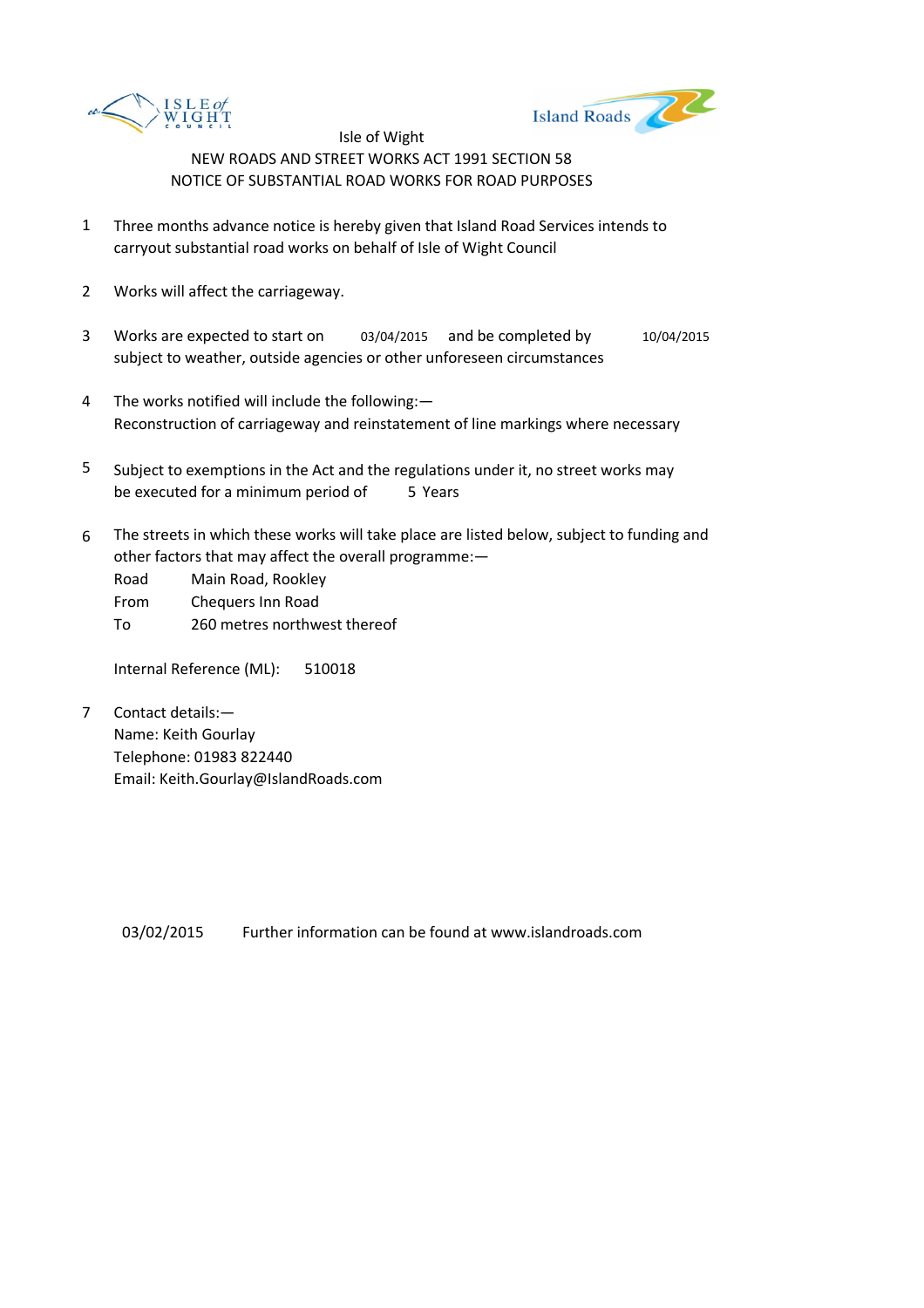



- 1 Three months advance notice is hereby given that Island Road Services intends to carryout substantial road works on behalf of Isle of Wight Council
- 2 Works will affect the carriageway.
- 3 Works are expected to start on 03/04/2015 and be completed by 10/04/2015 subject to weather, outside agencies or other unforeseen circumstances
- 4 The works notified will include the following:— Reconstruction of carriageway and reinstatement of line markings where necessary
- 5 be executed for a minimum period of 5 Years Subject to exemptions in the Act and the regulations under it, no street works may
- 6 The streets in which these works will take place are listed below, subject to funding and other factors that may affect the overall programme:—

Road Main Road, Rookley From Highwood Lane

To Niton Road

Internal Reference (ML): 410011

7 Contact details:— Name: Keith Gourlay Telephone: 01983 822440 Email: Keith.Gourlay@IslandRoads.com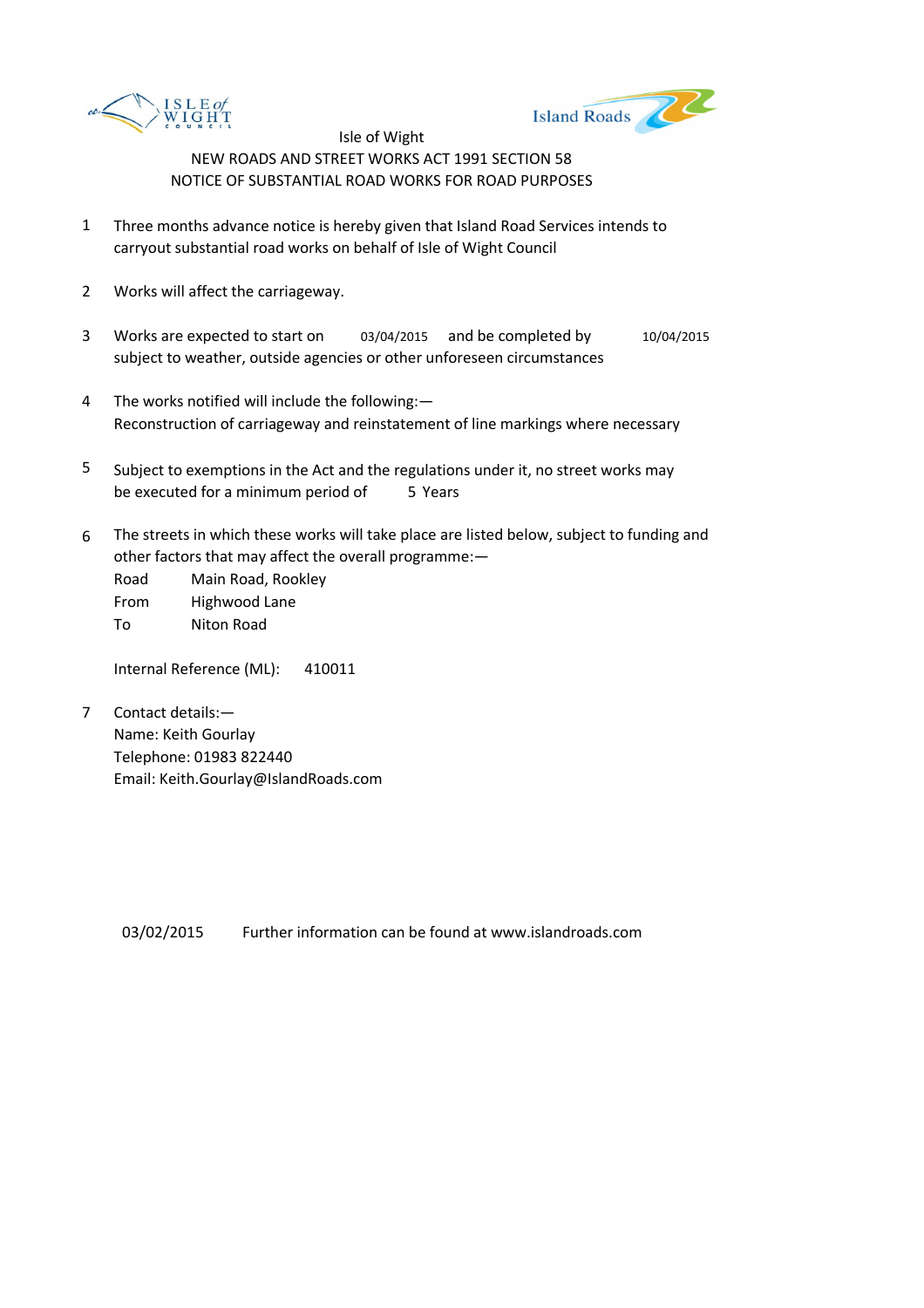



- 1 Three months advance notice is hereby given that Island Road Services intends to carryout substantial road works on behalf of Isle of Wight Council
- 2 Works will affect the carriageway.
- 3 Works are expected to start on 03/04/2015 and be completed by 10/04/2015 subject to weather, outside agencies or other unforeseen circumstances
- 4 The works notified will include the following:— Resurfacing of carriageway and reinstatement of line markings where necessary
- 5 be executed for a minimum period of 3 Years Subject to exemptions in the Act and the regulations under it, no street works may
- 6 The streets in which these works will take place are listed below, subject to funding and other factors that may affect the overall programme:—
	- Road Briddlesford Road, Newport
	- From Gravel Pit Lane
	- To 470 metres south thereof

Internal Reference (ML): 310181

7 Contact details:— Name: Keith Gourlay Telephone: 01983 822440 Email: Keith.Gourlay@IslandRoads.com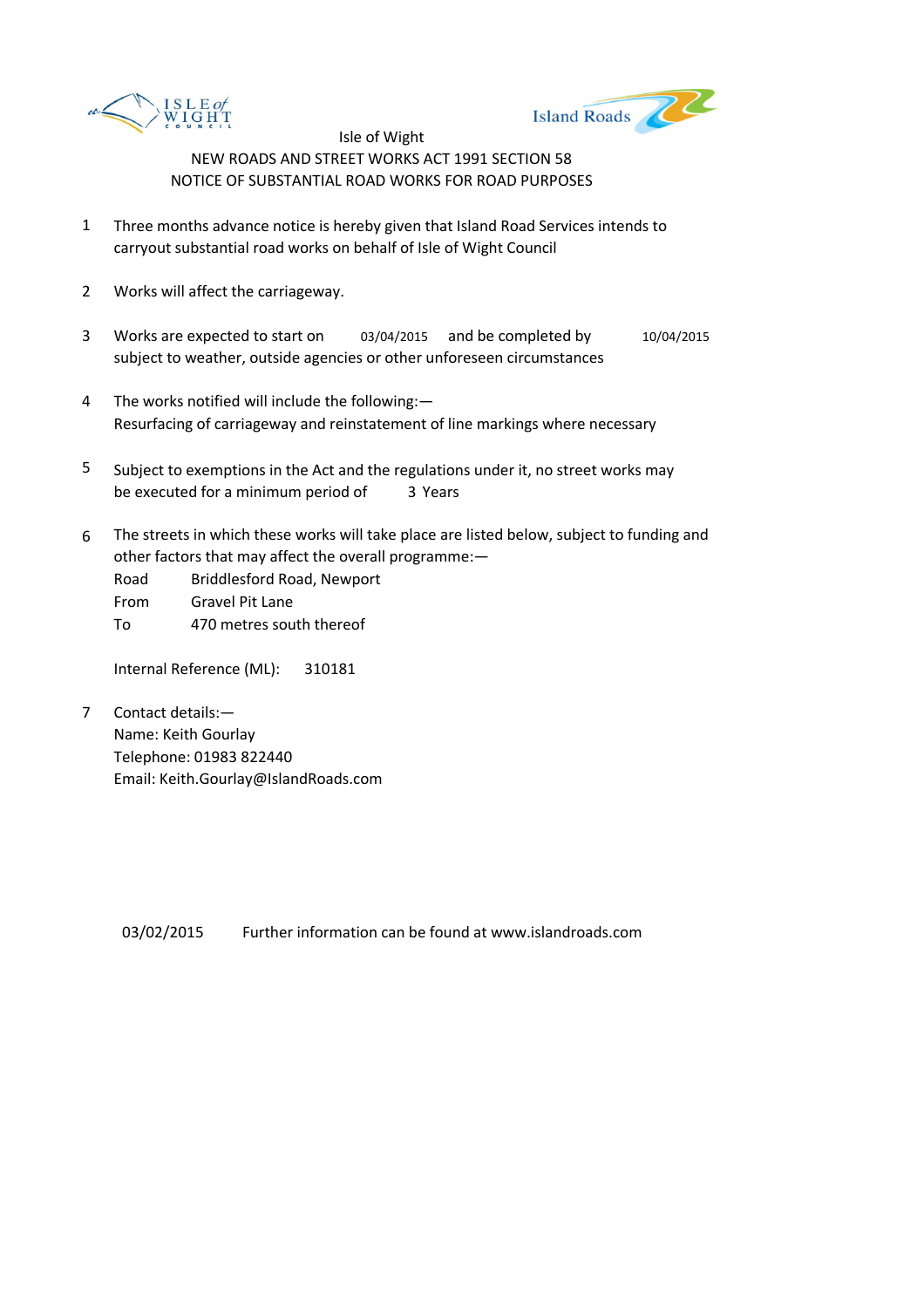



- 1 Three months advance notice is hereby given that Island Road Services intends to carryout substantial road works on behalf of Isle of Wight Council
- 2 Works will affect the carriageway.
- 3 Works are expected to start on 03/04/2015 and be completed by 10/04/2015 subject to weather, outside agencies or other unforeseen circumstances
- 4 The works notified will include the following:— Resurfacing of carriageway and reinstatement of line markings where necessary
- 5 be executed for a minimum period of 3 Years Subject to exemptions in the Act and the regulations under it, no street works may
- 6 The streets in which these works will take place are listed below, subject to funding and other factors that may affect the overall programme:—

Road Briddlesford Road, Newport

From 470 metres south of Gravel Pit Lane

To Combley Lane

Internal Reference (ML): 310180

7 Contact details:— Name: Keith Gourlay Telephone: 01983 822440 Email: Keith.Gourlay@IslandRoads.com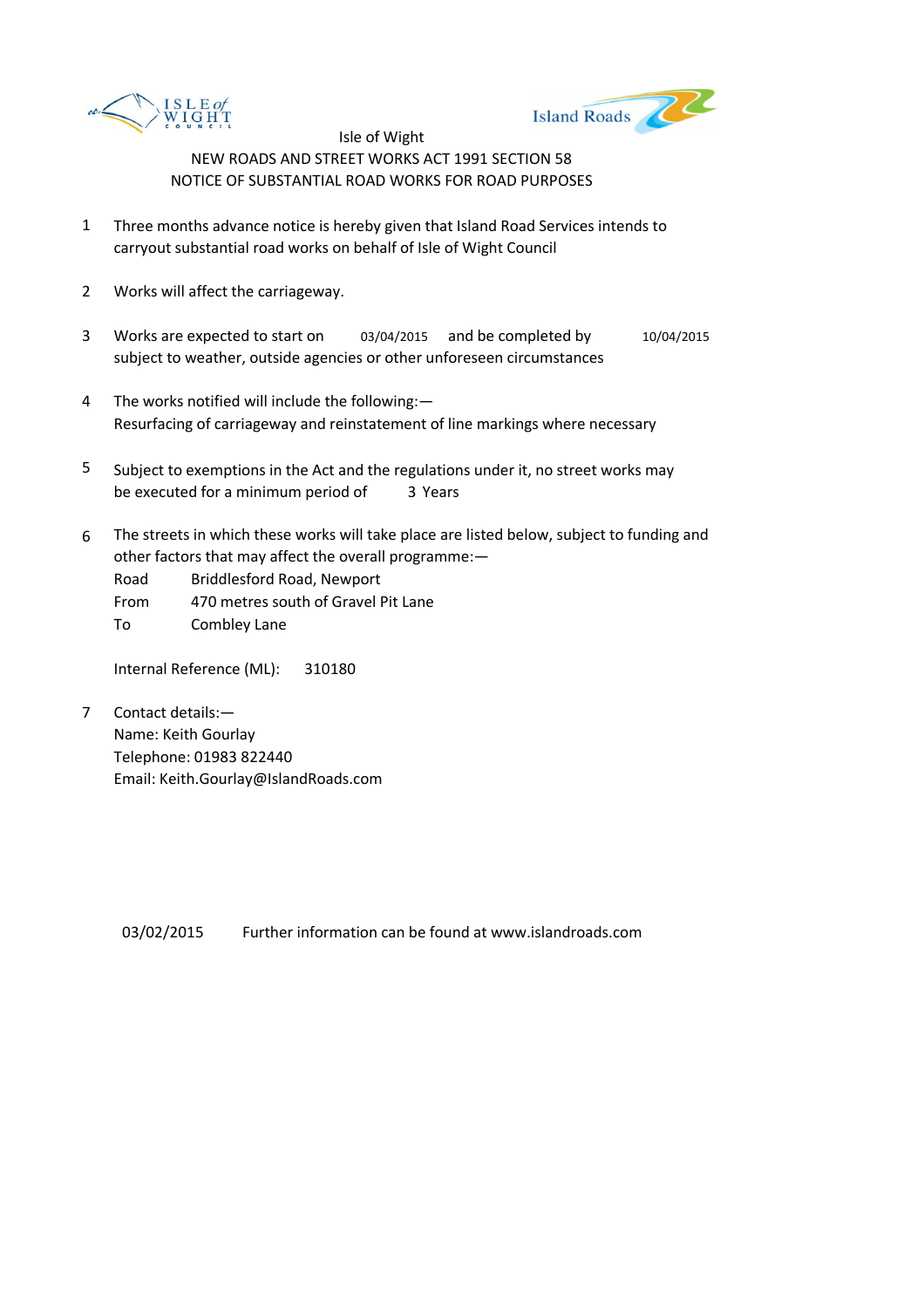



- 1 Three months advance notice is hereby given that Island Road Services intends to carryout substantial road works on behalf of Isle of Wight Council
- 2 Works will affect the carriageway.
- 3 Works are expected to start on 03/04/2015 and be completed by 10/04/2015 subject to weather, outside agencies or other unforeseen circumstances
- 4 The works notified will include the following:— Reconstruction of carriageway and reinstatement of line markings where necessary
- 5 be executed for a minimum period of 5 Years Subject to exemptions in the Act and the regulations under it, no street works may
- 6 The streets in which these works will take place are listed below, subject to funding and other factors that may affect the overall programme:—

Road Esplanade Roundabout, Ryde From Entire length  $T<sub>0</sub>$  0

Internal Reference (ML): 310061

7 Contact details:— Name: Keith Gourlay Telephone: 01983 822440 Email: Keith.Gourlay@IslandRoads.com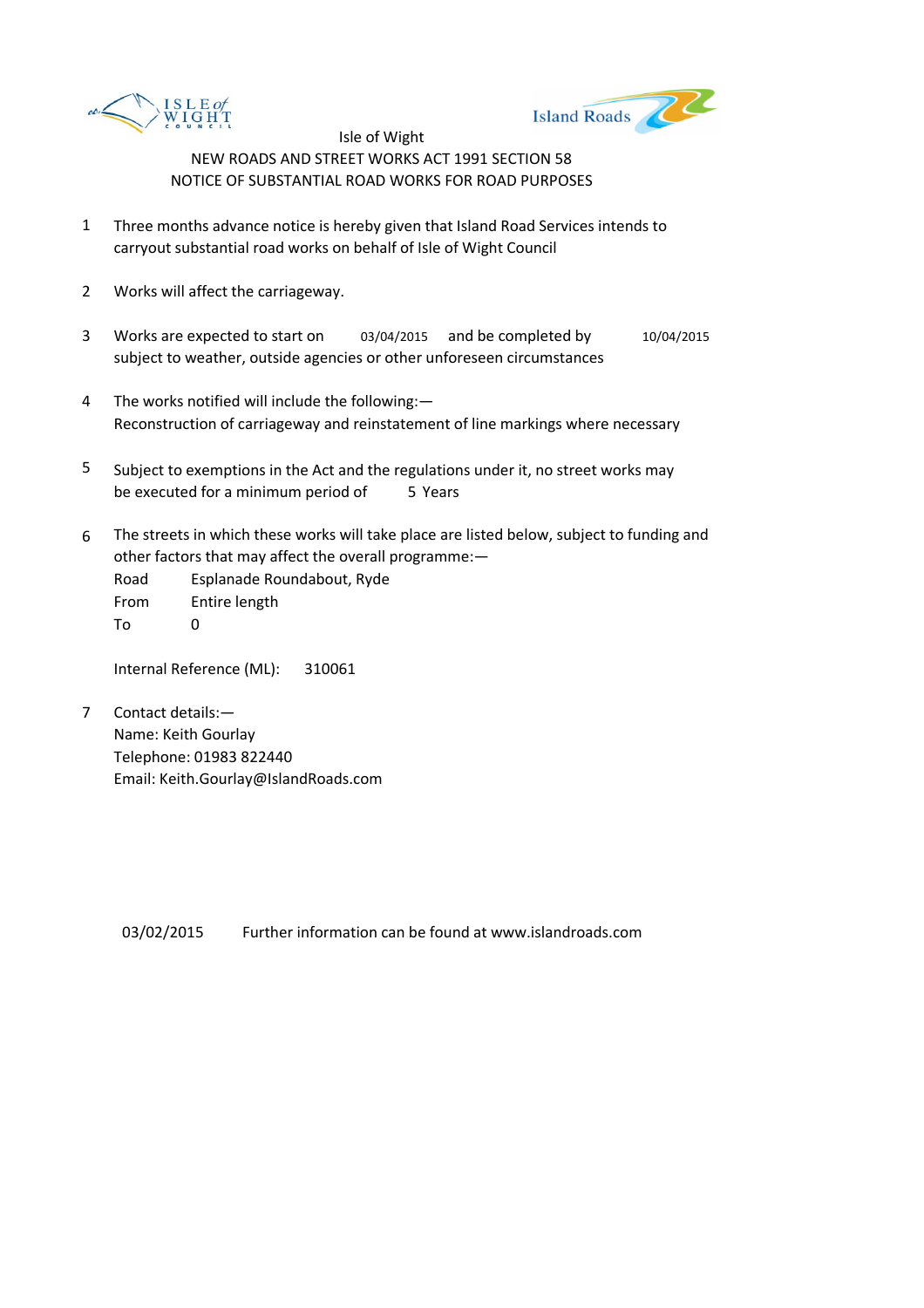



- 1 Three months advance notice is hereby given that Island Road Services intends to carryout substantial road works on behalf of Isle of Wight Council
- 2 Works will affect the carriageway.
- 3 Works are expected to start on 03/04/2015 and be completed by 10/04/2015 subject to weather, outside agencies or other unforeseen circumstances
- 4 The works notified will include the following:— Reconstruction of carriageway and reinstatement of line markings where necessary
- 5 be executed for a minimum period of 5 Years Subject to exemptions in the Act and the regulations under it, no street works may
- 6 The streets in which these works will take place are listed below, subject to funding and other factors that may affect the overall programme:—

Road Rowborough Lane, Brading

From 640 metres north of Coach Lane

To Carpenters Road

Internal Reference (ML): 310042

7 Contact details:— Name: Keith Gourlay Telephone: 01983 822440 Email: Keith.Gourlay@IslandRoads.com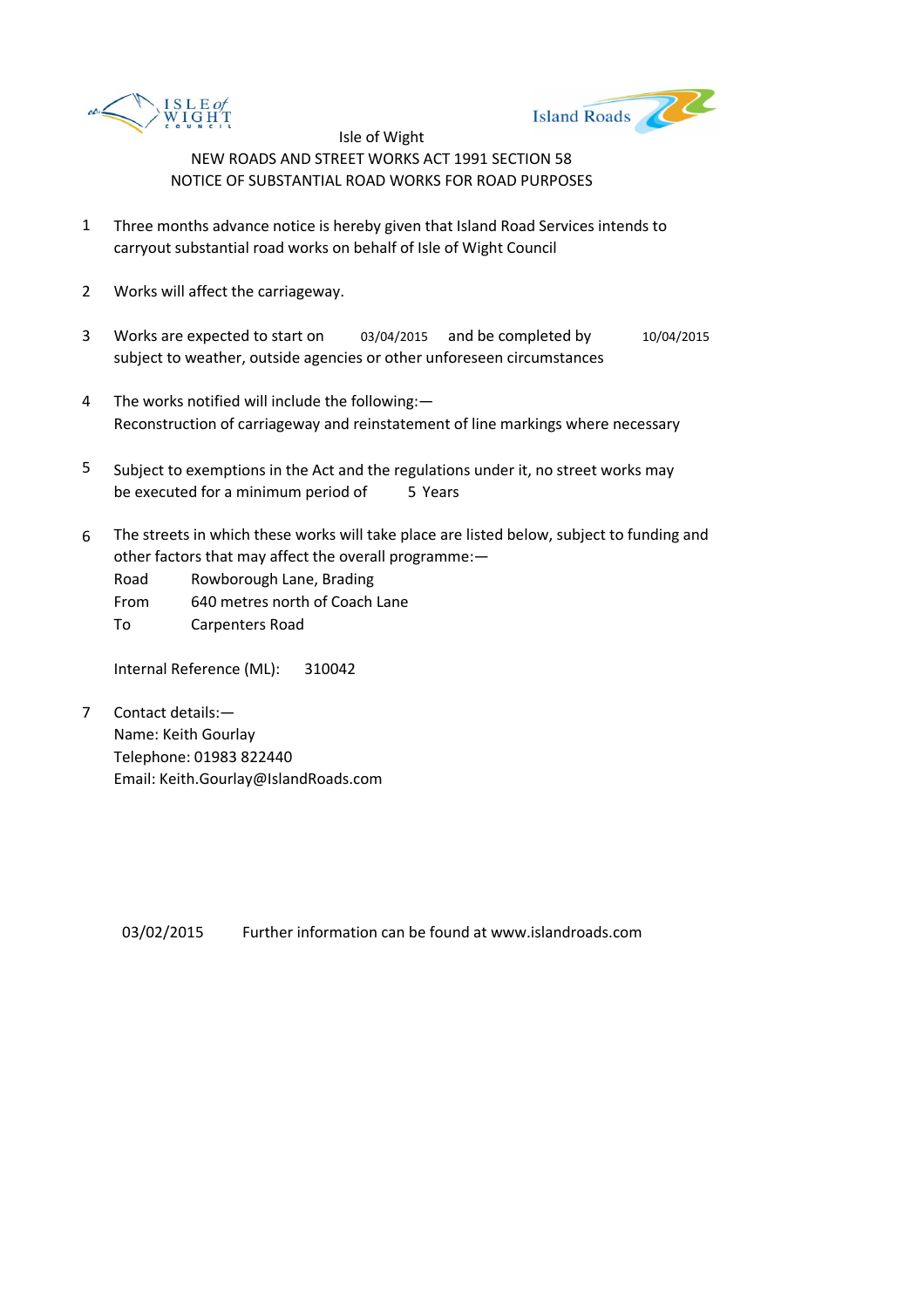



- 1 Three months advance notice is hereby given that Island Road Services intends to carryout substantial road works on behalf of Isle of Wight Council
- 2 Works will affect the carriageway.
- 3 Works are expected to start on 03/04/2015 and be completed by 10/04/2015 subject to weather, outside agencies or other unforeseen circumstances
- 4 The works notified will include the following:— Reconstruction of carriageway and reinstatement of line markings where necessary
- 5 be executed for a minimum period of 5 Years Subject to exemptions in the Act and the regulations under it, no street works may
- 6 The streets in which these works will take place are listed below, subject to funding and other factors that may affect the overall programme:—

Road Rowborough Lane, Brading

From 300 metres north of Coach Lane

To 640 metres north of Coach Lane

Internal Reference (ML): 310041

7 Contact details:— Name: Keith Gourlay Telephone: 01983 822440 Email: Keith.Gourlay@IslandRoads.com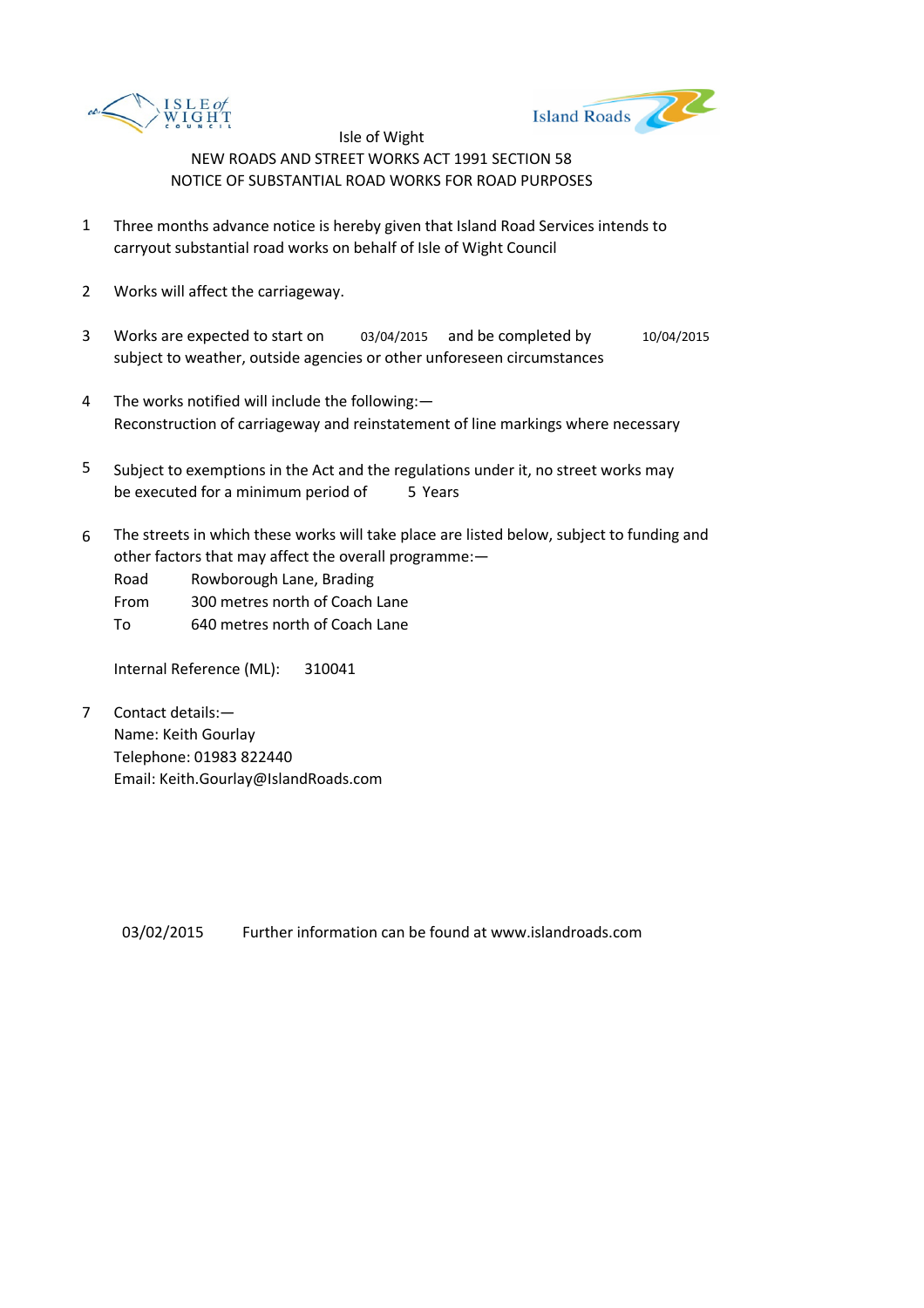



- 1 Three months advance notice is hereby given that Island Road Services intends to carryout substantial road works on behalf of Isle of Wight Council
- 2 Works will affect the carriageway.
- 3 Works are expected to start on 03/04/2015 and be completed by 10/04/2015 subject to weather, outside agencies or other unforeseen circumstances
- 4 The works notified will include the following:— Reconstruction of carriageway and reinstatement of line markings where necessary
- 5 be executed for a minimum period of 5 Years Subject to exemptions in the Act and the regulations under it, no street works may
- 6 The streets in which these works will take place are listed below, subject to funding and other factors that may affect the overall programme:—
	- Road Rowborough Lane, Brading
	- From Coach Lane
	- To 300 metres north thereof

Internal Reference (ML): 310040

7 Contact details:— Name: Keith Gourlay Telephone: 01983 822440 Email: Keith.Gourlay@IslandRoads.com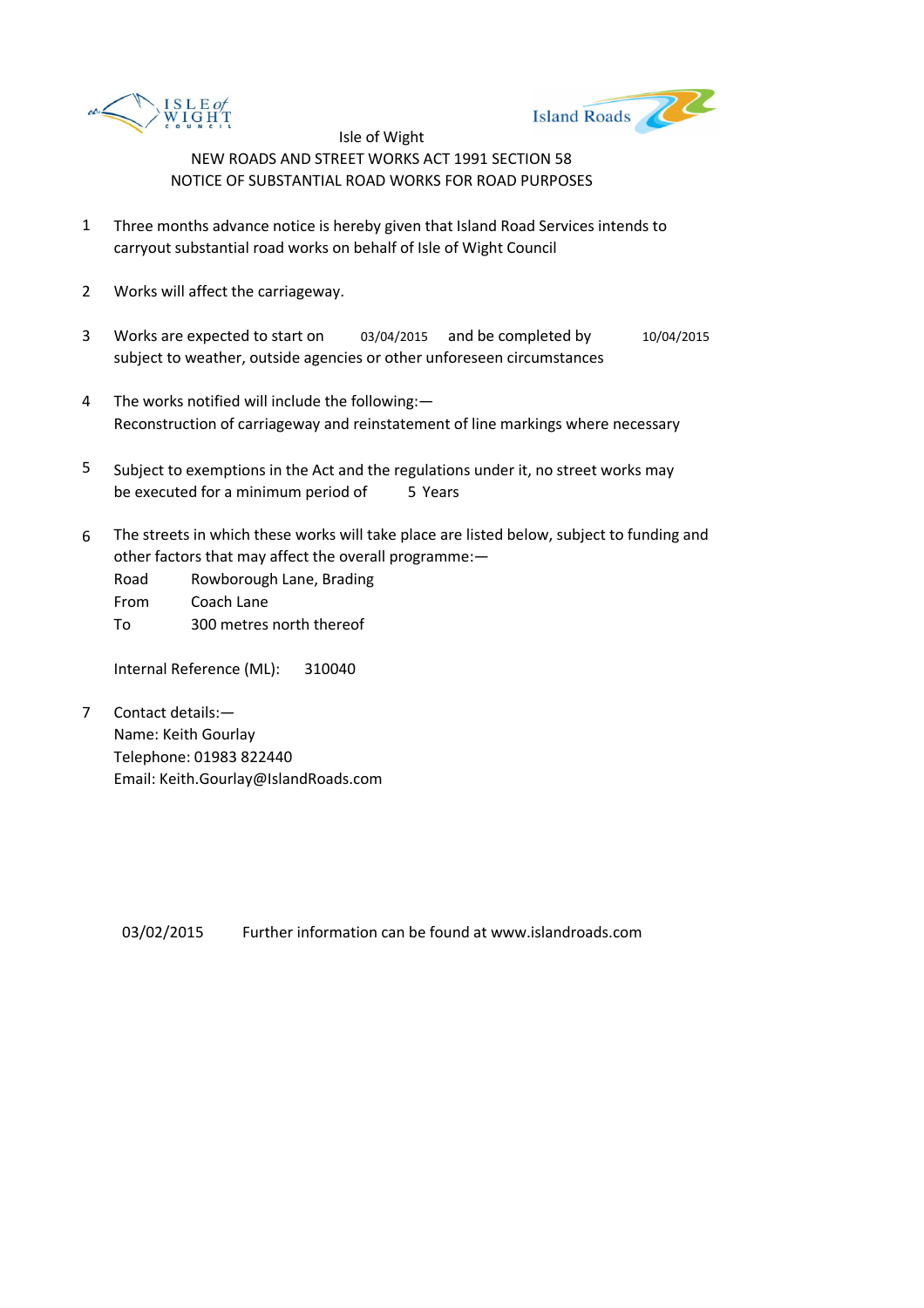



- 1 Three months advance notice is hereby given that Island Road Services intends to carryout substantial road works on behalf of Isle of Wight Council
- 2 Works will affect the carriageway.
- 3 Works are expected to start on 03/04/2015 and be completed by 10/04/2015 subject to weather, outside agencies or other unforeseen circumstances
- 4 The works notified will include the following:— Reconstruction of carriageway and reinstatement of line markings where necessary
- 5 be executed for a minimum period of 5 Years Subject to exemptions in the Act and the regulations under it, no street works may
- 6 The streets in which these works will take place are listed below, subject to funding and other factors that may affect the overall programme:—

Road Racecourse Roundabout, Newport From Entire length  $T<sub>0</sub>$  0

Internal Reference (ML): 210057

7 Contact details:— Name: Keith Gourlay Telephone: 01983 822440 Email: Keith.Gourlay@IslandRoads.com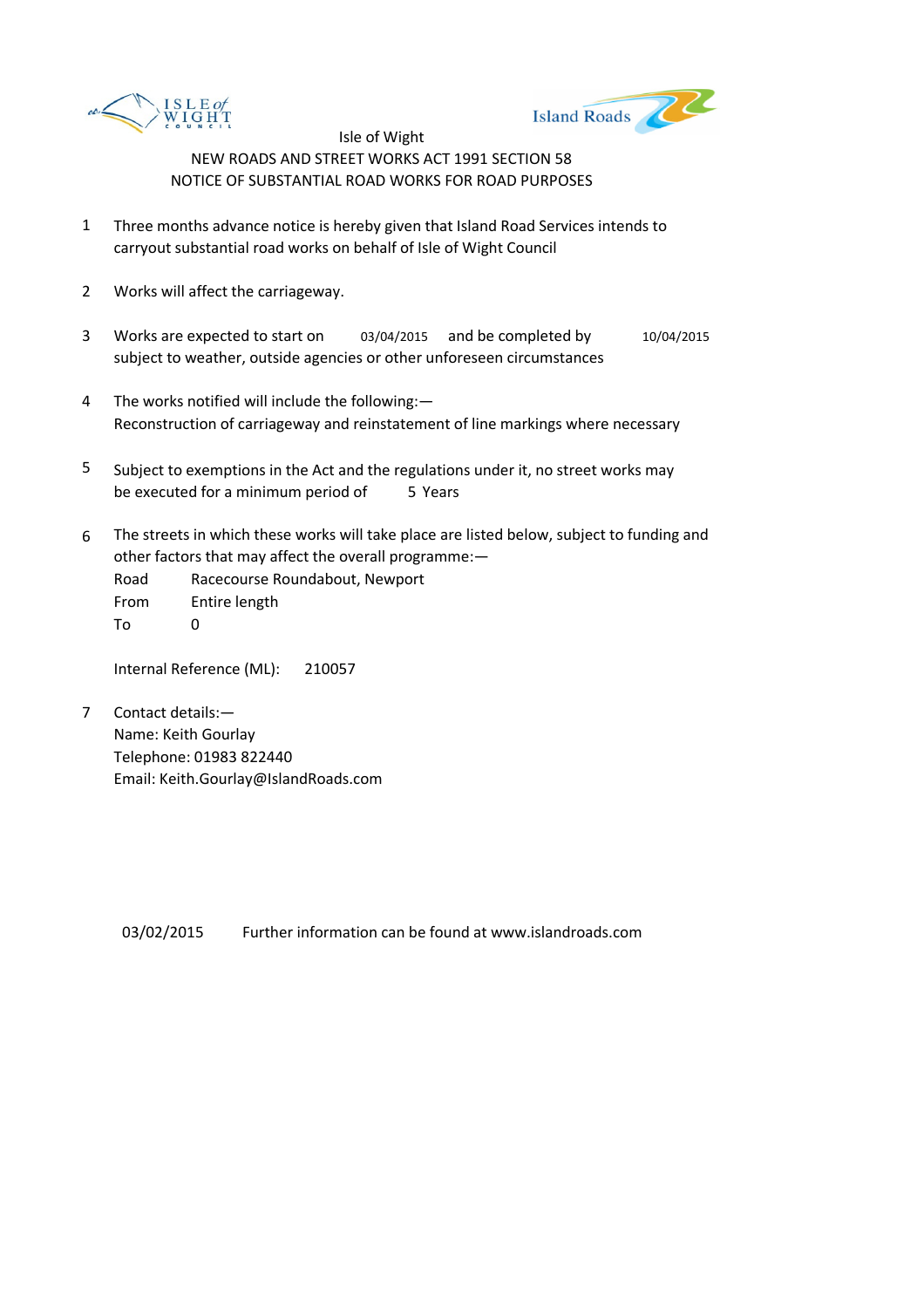



- 1 Three months advance notice is hereby given that Island Road Services intends to carryout substantial road works on behalf of Isle of Wight Council
- 2 Works will affect the carriageway.
- 3 Works are expected to start on 03/04/2015 and be completed by 10/04/2015 subject to weather, outside agencies or other unforeseen circumstances
- 4 The works notified will include the following:— Reconstruction of carriageway and reinstatement of line markings where necessary
- 5 be executed for a minimum period of 5 Years Subject to exemptions in the Act and the regulations under it, no street works may
- 6 The streets in which these works will take place are listed below, subject to funding and other factors that may affect the overall programme:—

Road Queens Road, Cowes From Mornington Road To Egypt Esplanade

Internal Reference (ML): 130118

7 Contact details:— Name: Keith Gourlay Telephone: 01983 822440 Email: Keith.Gourlay@IslandRoads.com